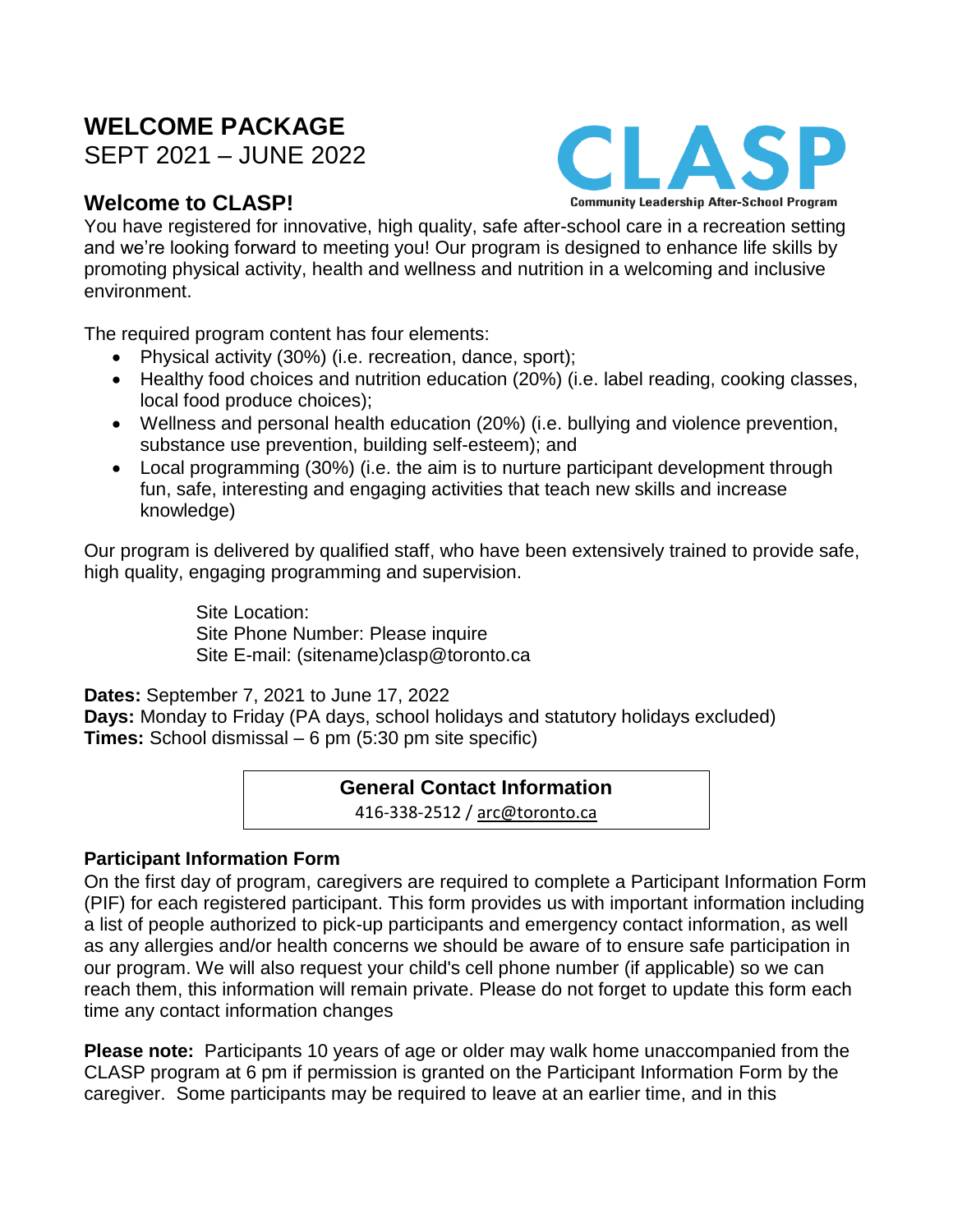circumstance caregivers must provide a signed and dated note specifying the time the participant can leave the program unaccompanied. Staff will only dismiss the participant at the time indicated.

#### **COVID-19 Information**

# **Safety**

To help reduce the spread of COVID-19, ARC and CLASP programs will meet health guidelines designed in consultation with Toronto Public Health and in alignment with provincial health guidelines for day care centres. The following addresses what parameters are set.

Participant's safety is the highest priority. ARC and CLASP programs offer an enhanced ratio of staff to participants. There will now be two dedicated staff with every fifteen children per room. In smaller rooms, a one staff to seven children ratio will be maintained. Each group will stay together for the entire program session, and not interact with other participants. For safety reasons, caregivers must give up-to-date phone numbers and emergency contacts.

# **Walking Escort and School Busing**

Programs offered at schools will only be allowed to accept children from that school, walking programs and bussing from other schools will not be permitted.

Programs offered at community centre locations will be walking children to program locations from schools, but will need to limit the number of children due to physical distancing, where staff can ensure the safety of all children/participants. Busses may be accepted at selected community centre locations, but will be up to the caregiver to arrange drop off with the bus company.

# **Wearing Masks During Program**

Participants of all ages will be asked to wear a mask while at after-school programs. Please ensure that your child packs one or two extra masks. If a child forgets their mask, parents will be called to pick the child up.

# **Participant Code of Conduct**

Each participant will be asked to agree to a code of conduct while at program, including physical distancing, respiratory etiquette and frequent handwashing.

# **Facility Cleaning**

Cleaning of rooms will occur more frequently with special attention to high touch surfaces like door handles and counters. Shared spaces and common areas like gyms and washrooms will be cleaned every three hours.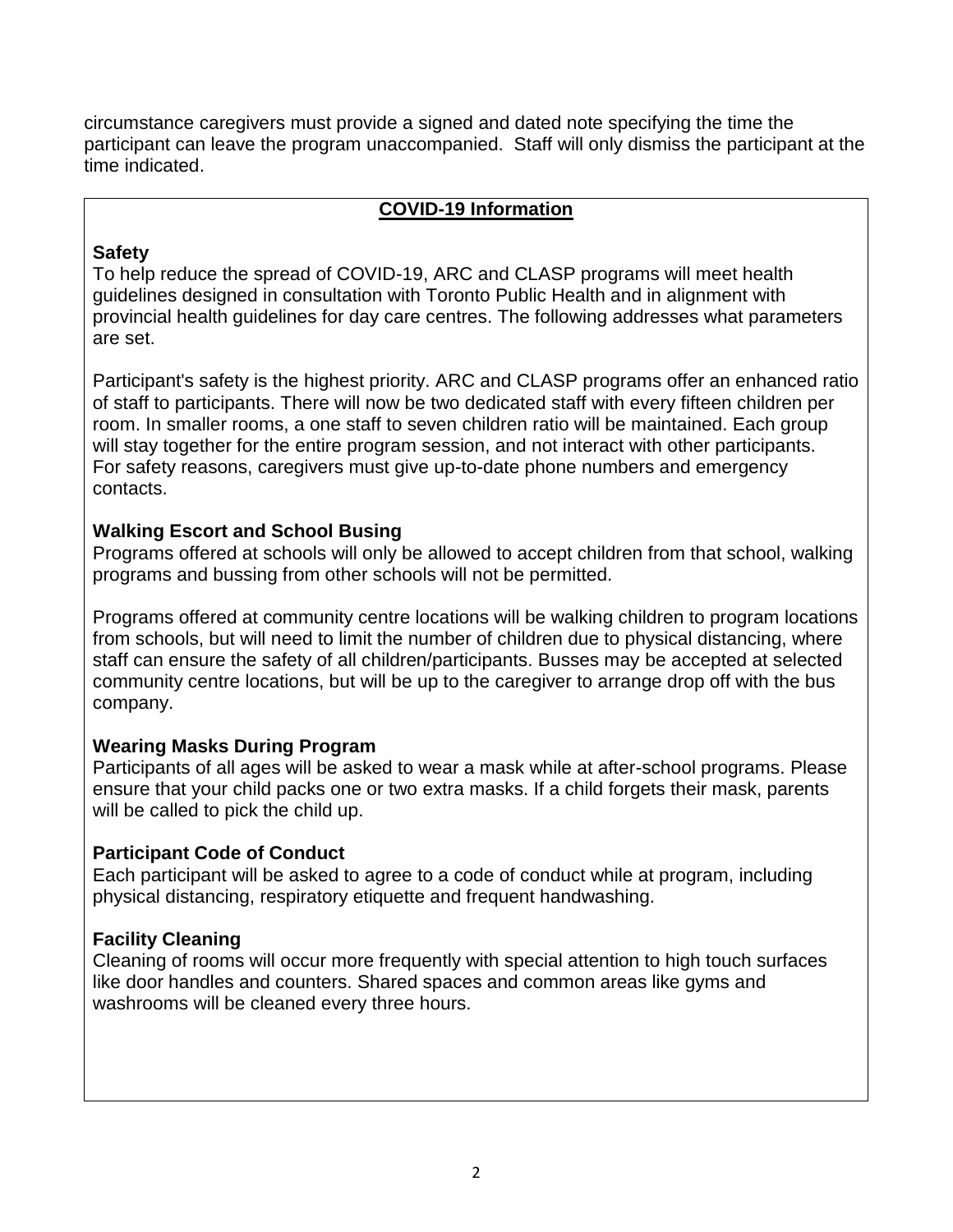# **Other Recreation Programs During ARC/CLASP Time**

ARC staff will not be able to escort participants enrolled in ARC/CLASP at a Community Centre to other programs within the facility during the ARC program time. If you would like your child to attend other community centre programs during ARC time, they must be signed out and taken to the program by the parent/guardian.

#### **Illness at After School Programs**

If a participant has any symptoms of COVID-19, the parent will be called to pick up their child within one hour, have them tested for COVID-19, and may return to the program once a negative test result is shown. In the case of a positive test, the participant must stay home for 14 days and must be symptom free for 24 hours.

# **Dismissals**

Children will be signed in and out of the program each day to assist with contact tracing. When parents arrive to pick up their child at the end of the day, they will need to also sign in and do a COVID-19 health screening at the front door.

# **Programming**

ARC and CLASP programs will look different this year, but fun is still the goal! Staff have been hard at work adapting games and activities to maintain physical distance between participants. Each participant will have their own supplies for all activities to eliminate sharing of supplies and equipment.

Please dress your child appropriate to the weather as there will be more outdoor play at the after-school programs this school year.

#### **Snack Time**

Snack will be pre-packaged single serving snacks. Sharing of snack between participants will not be permitted.

#### **Water Fountains and Bottle Filling**

Please have your child(ren) bring their own labelled water bottle during program. Water fountains will be used only to re-fill water bottles, not for individuals to drink directly from them.

#### **Medication**

If a participant requires an auto-injector for allergies or has any health concerns, please contact the ARC/CLASP office at 416-338-2512 prior to their first day attending the program. In addition, please speak with your onsite CLASP Coordinator to complete and review an Administration of Medication Form, to ensure that staff are aware of all precautions that may need to be taken. Participants with an auto-injector and/or asthma puffers must wear a waistpack containing their labelled medication at all times during program. Medication cannot be kept onsite after program hours and will be sent home each day. Also, please provide an emergency contact number(s) where you can be reached at all times during program operating hours. More information on this is found on **the Administration of Medication waiver**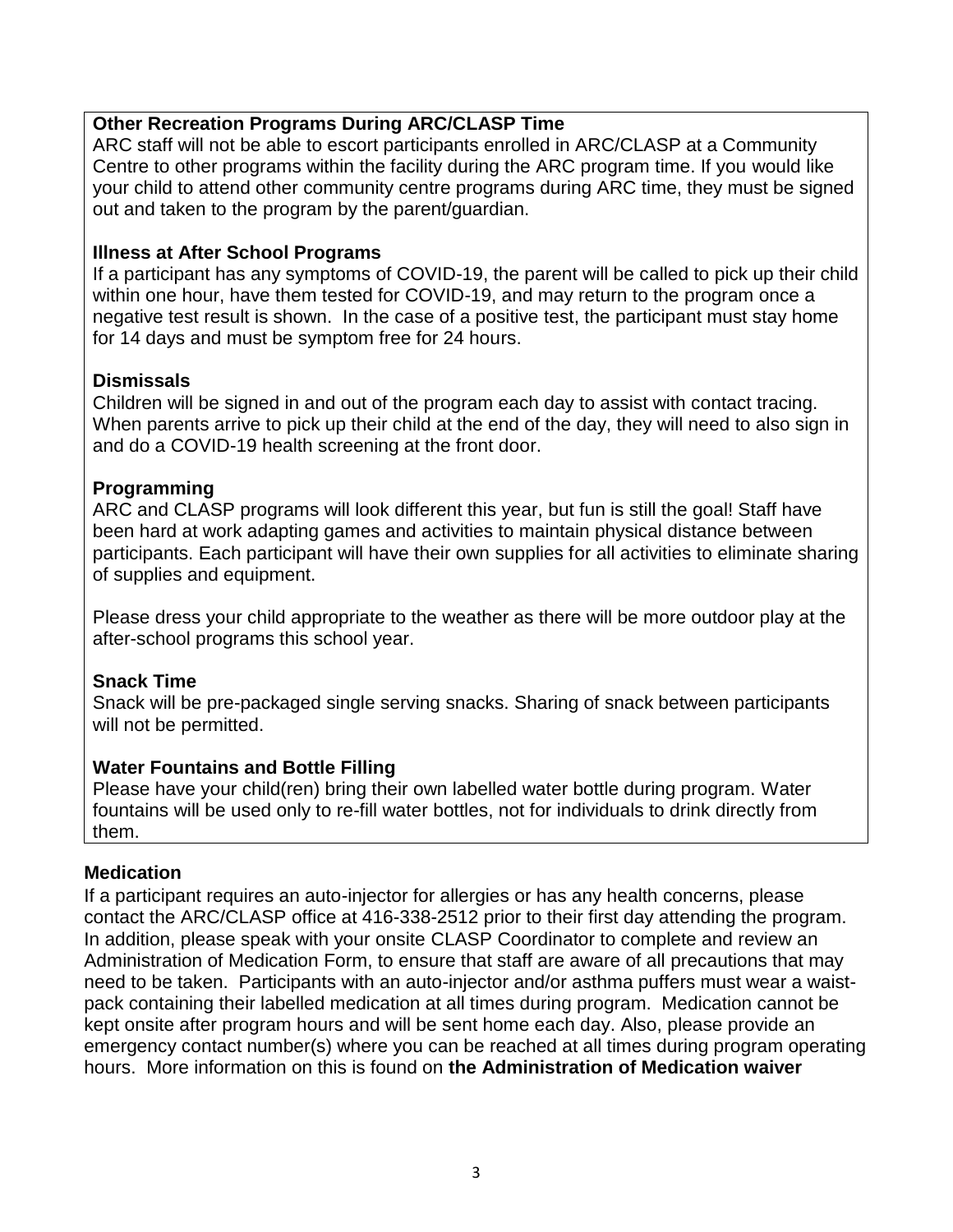#### **Sign In and Out**

\*Please also refer to the above COVID-19 changes to this section.

At registration, it will be identified whether participants attend the school where the CLASP program takes place, if they will be arriving by school bus, coming on their own, dropped off by an adult, or walked over to the program by staff from a designated location where we provide a walking service **(please be advised that walking services are not available at all sites)**. Staff will work in collaboration with parents to determine a meeting place for participants arriving at a CLASP location. Participants who attend the site school are to meet CLASP staff at the designated meeting location at school dismissal time.

An **Authorized Caregiver is a person 12 years of age or older** who the parent/legal guardian has authorized to pick up their child from a Parks, Forestry and Recreation registered care program Please immediately advise us in writing of any changes to the pick-up arrangements, as another Participant Information Form will need to be filled out.

Caregivers can give permission to a participant who is 10 years of age or older to walk home unaccompanied from the CLASP program by signing the Participant Information Form. We will not release a participant who does not have a signed permission form even if they are over the age of 10. Participants over the age of 10 can only sign themselves out. They **CANNOT** take younger siblings home **as stated above to sign out a child you must be 12 years of age or older.**

# **CLASP/ARC Safe Arrival and Dismissal:**

All participants must be signed in and out of the program each day. Program staff will call the caregiver and emergency contact numbers within the first half hour, to follow up with any unexplained absences, and confirm that the participant will not be attending that day. If the child's whereabouts are not confirmed, CLASP's emergency plan will be implemented**.** Should you forget to inform CLASP staff of a participant's absence, please be aware that staff will be calling you from site cell phones that will may display as **unknown caller**. Unfortunately, some site cell phone numbers do not come up displaying the City of Toronto or the CLASP site name. Unreported absences can lead to emergency plans being implemented, and Police may be called. Staff will first check with school, call emergency contacts/parents, and if participant is not located, **non-emergency police will be called**.

Please note that the school may not be able to tell CLASP staff if your child was absent, it is your responsibility to ensure CLASP knows if your child is going to be absent from the after school program. Feel free to call at the same time as you call the school in the morning as all site cell phones have voice mail. **Participant absences may also be communicated via email or text message to your CLASP site's specific e-mail address or phone number.** 

We understand that from time to time other commitments will mean participants will be absent from the program. Please ensure that the site CLASP Coordinator is informed of any absences. In the event of unexpected absences, please call your CLASP site's direct phone number and leave a detailed message with the participant's full name, date of absence and the expected date of return to the program. Please assist us by notifying us when participants will be absent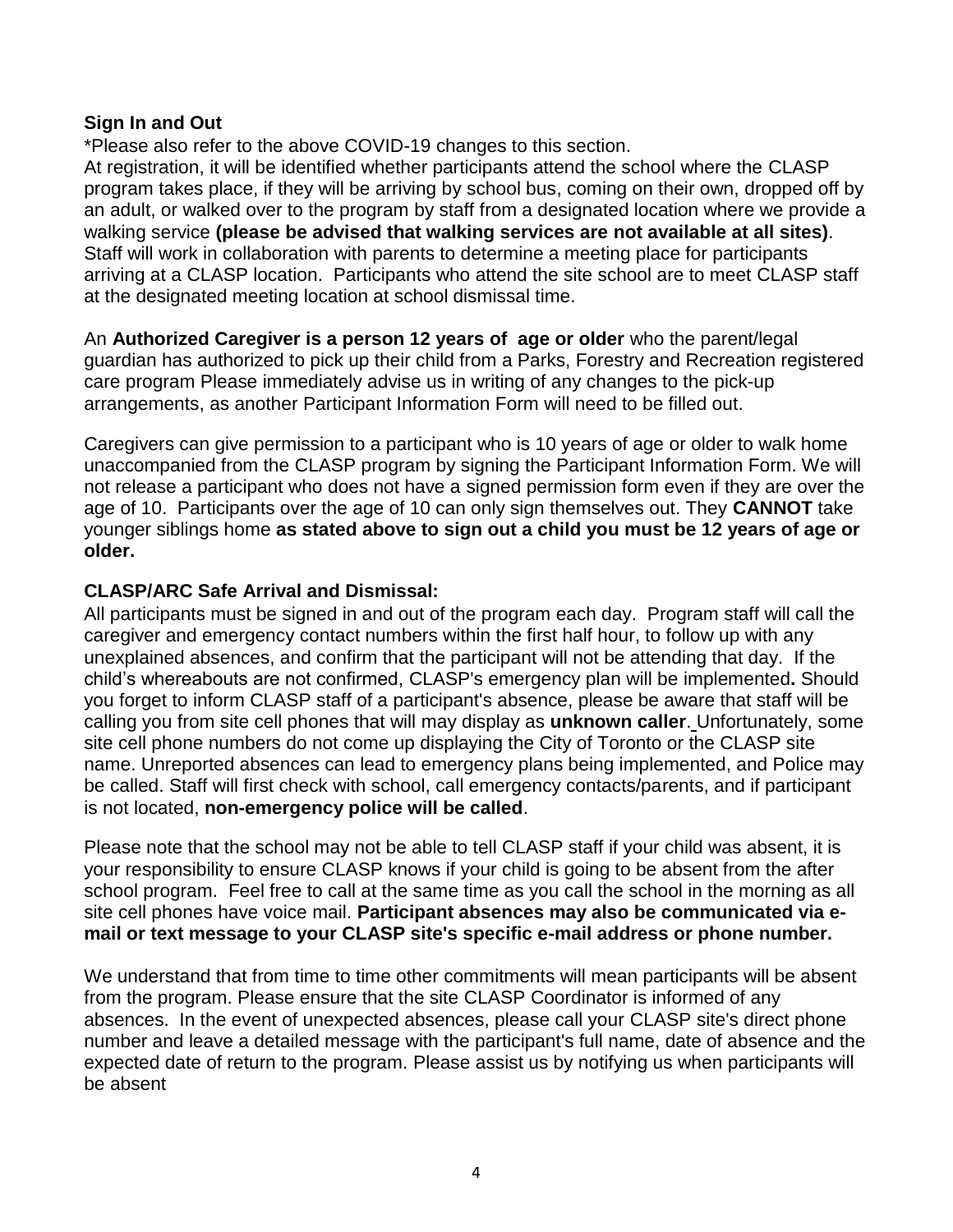#### **School Bus Drop-offs to CLASP Sites**

\*Please also refer to the above COVID-19 changes to this section.

Arrangements for children being bussed to / dropped off at the CLASP site must be scheduled at or after the CLASP site school's dismissed time. Please make arrangements with your school bus company to have your child(ren) arrive at or after school dismissal time.

#### **Late Fees**

A fee of \$1 per minute after 6 pm will be charged for participants who are picked up late. Parks, Forestry and Recreation incurs additional costs for wages and facilities when staff have to stay past the program end time. The late fee charge will be added to your account with Parks, Forestry and Recreation. Please note you cannot register until your account is clear of any outstanding balances. To make payment, please contact our support staff at 416-395- 1201.

#### **Program Withdrawal & Refunds**

If you wish to process a withdrawal you may do so by calling client services at 416-396-7378. Please notify the CLASP location coordinator of your child/children(s) withdrawal once it is complete.

Credits and refunds will be prorated based on the date withdrawal is requested. A \$12 administration fee (subject to change at any time) will be deducted from any credit or refund amount per person, per program for all withdrawals. The effective date of the withdrawal is the date the withdrawal notice is received by the City, regardless of the date the participant stopped attending the class. Any request for a refund must be submitted in writing and dated, please call 416-395-1201 for assistance.

#### **Inclusion and Support**

We welcome and include children and youth with special needs/disabilities to participate in the After-School Recreation Care program at a level of participation suitable to their ability and facility access. Please register at desired location and contact ARC staff at 416-338-1351.

#### **Healthy Snack**

\*Please also refer to the above COVID-19 changes to this section.

CLASP is pleased to provide a daily nutritious snack for all program participants. Each day CLASP participants get to eat a healthy snacks, learn about nutrition, and make healthy food choices. If your participant has specific dietary needs, please inform our CLASP staff so we can ensure that a snack can be provided for everyone.

#### **Severe Weather Event**

An individual program class may be cancelled or modified due to severe weather events or power failures. The status of an individual class can be checked via contacting client services at 416-396-7378, 311 or referring to the City's Recreation Alerts page at toronto.ca/recreationalerts.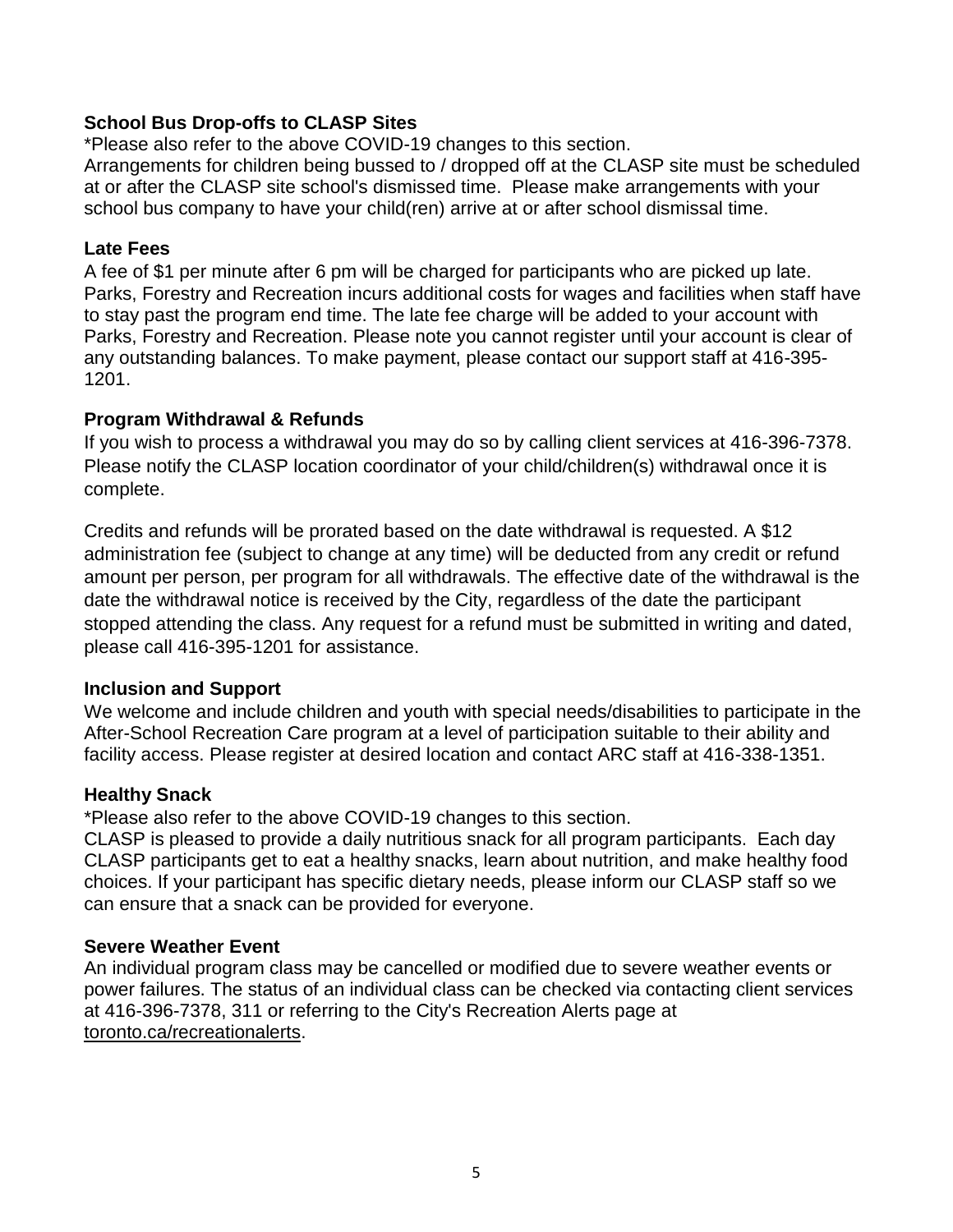#### **Welcome Policy**

The City of Toronto's Welcome Policy provides a fee subsidy to help low income individuals and families who live in Toronto access City-operated recreation programs. If you are approved for Welcome Policy, you will receive an annual financial subsidy that can be spent on any of the wide variety of high-quality recreation programs offered by the City throughout the year. The subsidy will cover the full year cost of the CLASP program. For more information please call 416-338-8888 or visit toronto.ca/wp

# **What Makes CLASP a Quality Program?**

In order to provide quality programming staff are trained to deliver innovative program models and CLASP programs are evaluated on an on-going basis throughout the year. For more information on our program models please read below:

# **HIGH FIVE**



The City of Toronto is a registered organization with HIGH FIVE, Canada's only comprehensive quality standard for children's sport and recreation programs. HIGH FIVE identifies 5 principles of healthy child development that are essential for quality programs: a caring adult, the opportunity to play, make friends, master skills and participate. HIGH FIVE teaches leaders to understand these principles and

The best way to play" how to provide quality programming using a child-centred approach. HIGH FIVE training also provides leaders with the skills to identify and resolve conflict and bullying. The physical and emotional safety of all participants is always our first priority.

HIGH FIVE training, resources and evaluative processes have been developed to empower organizations to focus on the elements that impact healthy child development and to instill quality in sport and recreation programming for children.

# **Physical Literacy**

**CANADIAN SPORT FOR LIFE** 

When children have the opportunity to learn a wide range of physical skills, they acquire the basic building blocks that will give them the competence and confidence to try many different physical activities

and sports. We call this physical literacy. Developing physical literacy involves learning fundamental movement skills. Physically literate individuals are able to demonstrate a variety of movements confidently, competently, creatively and strategically across a wide range of health-related physical activities. These skills enable individuals to make healthy, active choices. Research has shown that being physically active later in life depends on an individual's ability to feel confident in an activity setting. That confidence most often comes from having **learned fundamental movement and sport skills, or physical literacy,** as a child. Physical activity accounts for 30% of CLASP programming in order to create opportunities for participants to develop physical literacy skills.

# *Play It Fair!*



*Play It Fair!* is an innovative program implemented in children's programs for 6 – 12 year olds across Canada. *Play It Fair!* increases children's understanding of human rights, respect for diversity and peaceful conflict resolution. Interactive age appropriate activities and games from *Play It* 

*Fair!* reinforce the positive values and fundamental principles of human dignity and equality set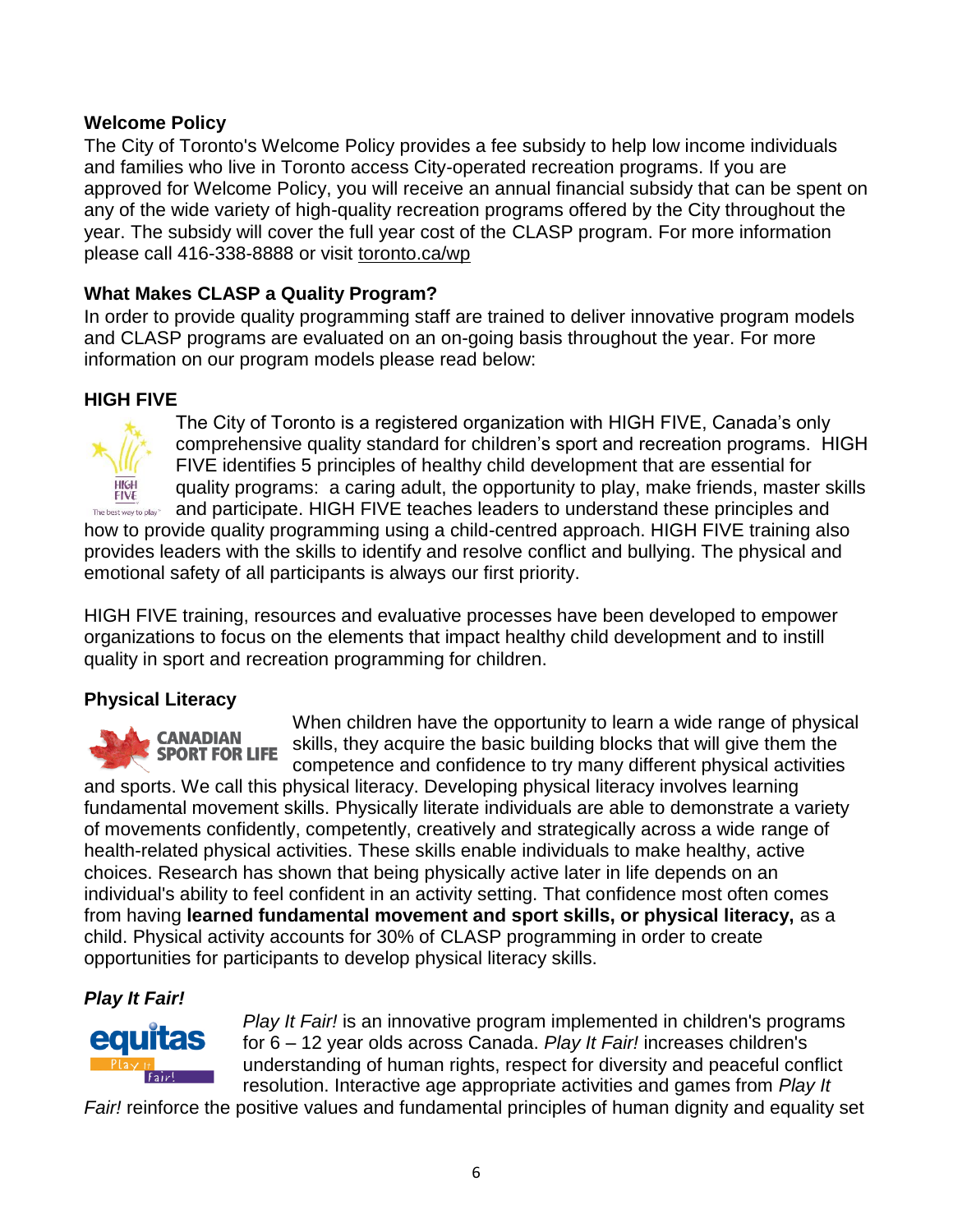out in the Universal Declaration of Human Rights. *Play It Fair!* games and activities provide a starting point for children to discuss issues in their lives and work together to find ways to promote inclusion, respect, fairness, acceptance and cooperation.

#### **Jobs with ARC/CLASP**

We offer opportunities to work with children (6-15 yrs) in our program. Please visit toronto.ca/recjobs for more info. Candidates must possess a Standard First Aid and High Five PHCD certificate. If you have any questions, feel free to contact arcjobs@toronto.ca.

#### *Speaking Rights*



*Speaking Rights* builds on lessons learned and relationships developed through *Play it Fair! Speaking Rights* activities engage 13-18 year old youth in exploring human rights issues and identifying strategies to combat discrimination and exclusion while promoting respect for diversity. The program centers on the active participation of youth by developing their ability

to discuss issues that are important to them and to work collaboratively on activities that community-build and solve conflicts peacefully. The Speaking Rights approach is used by organizations across Canada and around the world.

#### **Code of Conduct Policy**

The Toronto Parks, Forestry and Recreation Division endeavours to provide programs and services that promote a safe, welcoming, positive and inclusive environment where differences are valued. All staff and program participants and parks and facility users are expected to be considerate, to respect people and their rights, and to show proper care and regard for City property and the property of others.

Toronto Parks, Forestry and Recreation staff, volunteers and participants, are expected to demonstrate concern for the dignity, health, safety, and well-being of others, and to abstain from any conduct intended to intimidate or humiliate others, or to harm City property.

Any behaviour that violates Toronto Parks, Forestry and Recreation's Code of Conduct may result in a suspension of the right to participate in the program and/or a ban from property.

#### **Child and Youth Guidance policy**

The Child and Youth Behaviour Guidance Policy provides a framework for staff to manage child and youth behaviour in programs, support individuals to participate, and ensure the safety of participants and staff.

The Policy recognizes individual development and differences among children and youth; and considers any special needs.

#### **We Want to Hear From You!**

We invite you to provide feedback about the CLASP program. Based on this input programs are adjusted where possible. Parent/Guardian and Participant Feedback Forms will be sent out once a year so we can hear from you. If you have any questions or concerns, please speak with the program staff.